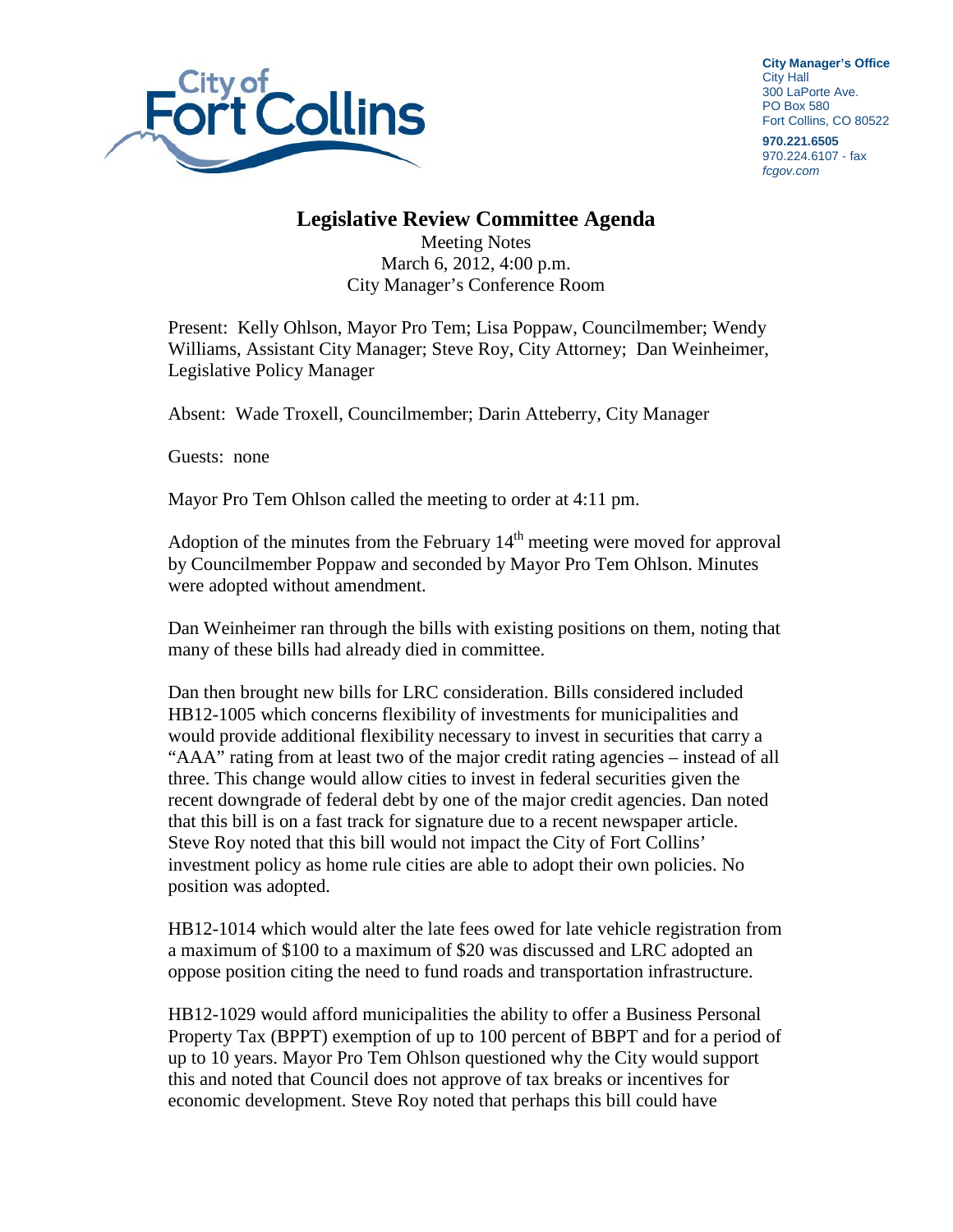

TABOR implications and that further review was needed. No position was adopted.

HB12-1034 concerns ending abuses of the Waste Tire Processor End User Fund. This issue is listed as a top legislative priority for 2012 and Dan noted the bill has support from staff. LRC adopted a support position.

HB12-1037 would classify some agricultural products as wholesale and therefore prevent tax collection on them. Dan noted that this bill specifically calls out pesticides as wholesale and both Mayor Pro Tem Ohlson and Councilmember Poppaw stated their strong opposition to the bill. LRC adopted an oppose position.

HB12-1066 would allow ATVs and snow mobiles on city streets for cities smaller than 5,000 population and allow cities like Fort Collins to opt-in to allowing their use on municipal streets. Dan stated that there is a public safety concern and also that the bill is unlikely to pass out of its current committee assignment. LRC adopted an oppose position to this bill.

HB12-1078 would exempt drinking water treatment facilities from a certificate of designation (CD) for processing and disposing of solid wastes generated by the facility on their own property. Dan noted that this bill has support from Utilities staff and could save the City costs related to the CD – application fees, public notice, staff hours and more. Both Councilmember Poppaw and Mayor Pro Tem Ohlson noted that they know that City of Fort Collins staff operates facilities properly but that they are concerned with other operators statewide and releasing them from responsibilities to steward the environment or operate appropriately. No position was adopted by the LRC on this bill.

HB12-1103 would exclude clean counties from enhanced emission areas and goes against the Policy Agenda. Dan noted that staff opposes this bill and LRC adopted an oppose position.

HB12-1122 is a bill that died in committee but would have banned medication disposal in water. Dan stated that this bill was brought up at LRC for informational purposes because it concerns a take-back program that currently would align with Fort Collins values and to consider including this sort of program in the 2013 LRC Policy Agenda.

HB12-1136 seeks to prevent municipalities from using public land for retail sales. The bill is problematic for Fort Collins in that it would preclude the City from operating concession stands at parks and could prevent CSU from operating concession stands or convenience stores on campus. Steve Roy also noted that this bill could have impacts for the City with regards to electric vehicle charging should that eventually be pursued. LRC adopted an oppose position.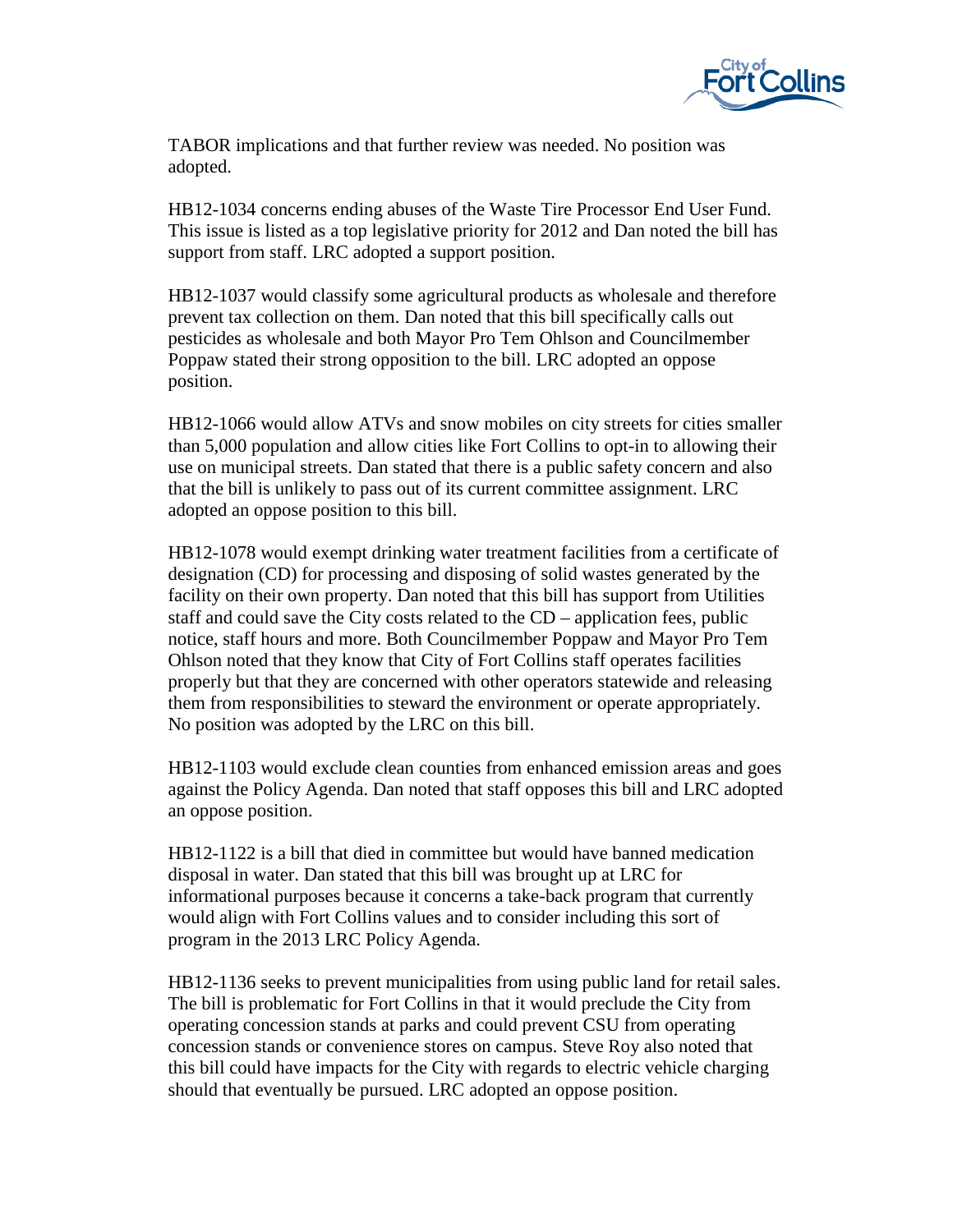

HB12-1154 and SB12-143 are both economic development bills related to the Colorado Office of Economic Development and International Trade (OEDIT). They relate to aspects of the Colorado Blueprint that is being developed to enhance the business climate throughout the state by generating information and building partnerships between regions and industry sectors. It was noted that this process could enhance local businesses long-term. LRC took no position on these bills at this time noting that Fort Collins' active support might not be needed for their passage.

HB12-1224 would create a consolidated statewide digital trunk radio system and an authority to manage it. Councilmember Poppaw expressed concern about losing authority over local operations through creation of this authority. Dan Weinheimer noted that both Fort Collins Police Department and Poudre Fire Authority are supportive of the bill and development of a communication authority. LRC took no position on the bill pending further examination concerning whether there would be a negative impact locally.

HB12-1232 would provide municipalities a safeguard against covering the costs of self-inflicted wounds sustained by persons in custody or in a municipal jail. Dan explained that this bill is in reaction to a dispute in Larimer County concerning the costs stemming from an individual's leap from a moving police vehicle. Councilmember Poppaw stated that she is concerned that someone would still have to cover these medical costs and it likely would be a governmental entity given that many people in custody do not have medical insurance. Mayor Pro Tem Ohlson concurred that this bill is problematic for the same reasons. LRC took no position on the bill.

SB12-118 would repeal the 25 percent food threshold for a hotel/restaurant liquor license. This provision requires that at least 25 percent of the gross receipts of a restaurant or hotel serving liquor must be derived from food. Steve Roy stated that he is concerned about this bill and specifically wanted more discussion of its impact on Old Town Fort Collins in light of the number of restaurants and taverns located in that area and the fact that residents have weighed in on their desired mix of those establishments. Dan stated that he'd had discussions with CML and the Colorado Restaurant Association on this bill and CML had brought forward an amendment to retain the threshold of 25 percent but to place a 12-month timeframe of the requirement for auditing purposes. Steve expressed concern that the amendment does not go far enough to assuage Fort Collins' concerns because the definition of a meal is still not defined and there is significant room to interpret what that "food" means. Both Mayor Pro Tem Ohlson and Councilmember Poppaw agreed that it is troubling to consider changes to the character of Old Town based on a licensing change – the 25 percent requirement is one of the only ways to differentiate between a restaurant and a tavern. Dan added that the research of the bill indicated that many of the Restaurant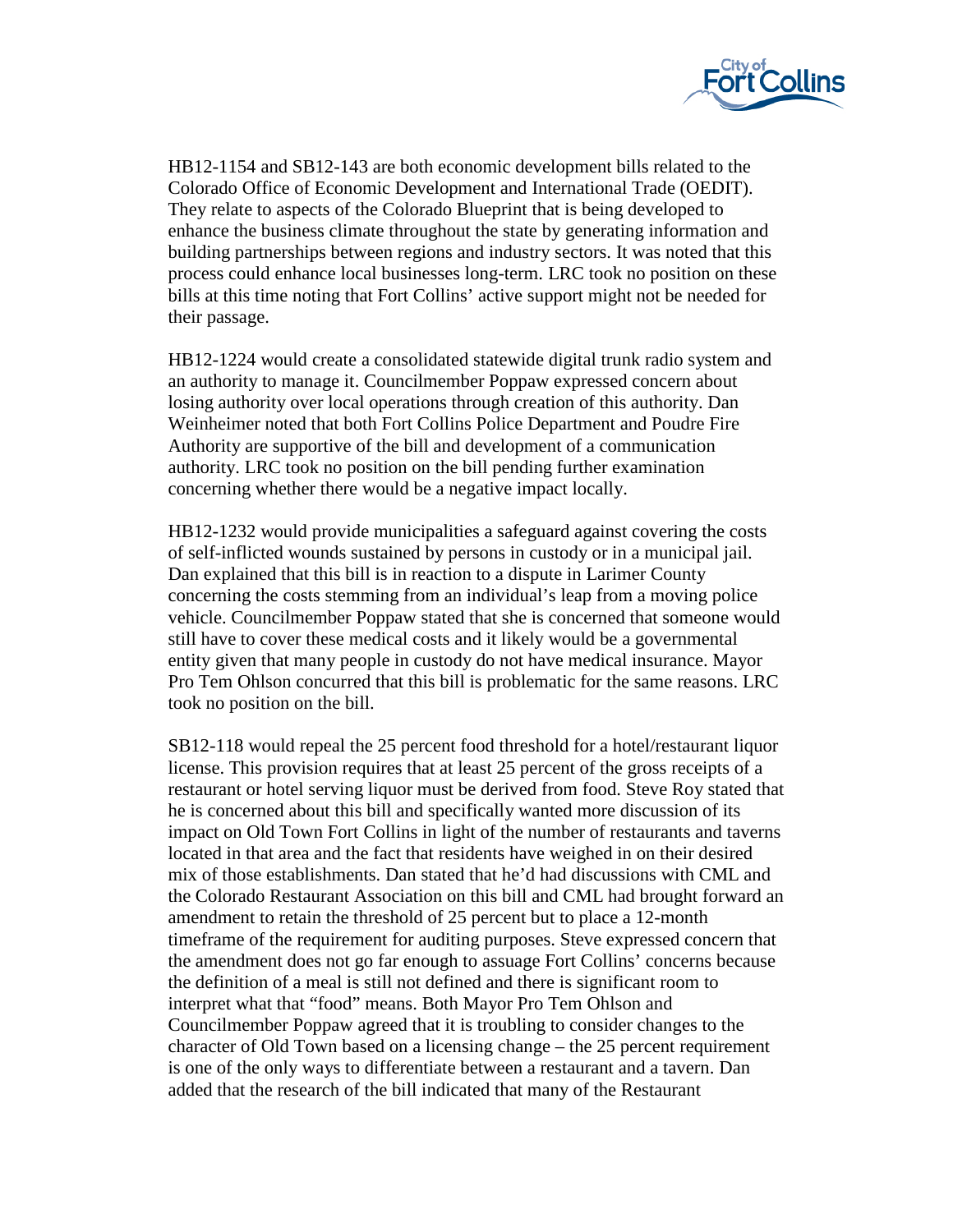

Association's members might be negatively impacted in removing the 25 percent threshold due to the higher cost of insurance for being a tavern. Despite the amendment and due to continuing concern the LRC adopted an oppose position on this bill.

SB12-070 is the Uniform Residential Landlord and Tenant Act and would place many rules on the use of the state's rental housing stock. Noting that Fort Collins is a landlord, Dan expressed that staff has some concerns on this bill relative to restrictions on the retention of and the amount allowable for damage deposits. The bill would restrict the timeframe for a damage deposit to be held at separation from a rental to 30 days and staff feels that this could be problematic in remediating damage in sufficient time. Councilmember Poppaw stated her concern that we should not act against renters who may really need that damage deposit to move on with their lives. Mayor Pro Tem Ohlson expressed similar concern that the City's position should be to balance the needs of renters and landlords. LRC took no position on the bill at this time pending more analysis of the bill and the severity of impacts to Fort Collins.

HB12-1258 concerns alternative fuel vehicle charging facilities and while encouraging the development of charging infrastructure it precludes any regulation of electric vehicles by any regulatory agency. This restriction is troubling as it would require Fort Collins to give up regulating a land use within the community. Dan recommended that LRC could direct staff to work on striking that provision and otherwise could support the bill. LRC adopted an oppose unless amended position on this bill specifically seeking to remove the limitation on regulating electric vehicles chargers.

HB12-1280 would allow the installation of a limited number of video lottery terminals (VLTs) throughout the state. Dan noted that the machines are essentially slot machines and that they have an impact to the community, though the bill allows the City to adopt video lottery impact fees of up to \$5 million. Mayor Pro Tem Ohlson remarked that he opposes the slot machines and the use of gambling to fund government operations. LRC voted to oppose this bill.

HB12-1285 concerns the intergovernmental agreements and cooperation needed for wildland fire mitigation. Many cities own land outside their territorial borders; the concern is that the counties where that land is located need to have support in mitigating wildland fires. In 2009 a law was created requiring that by July 1, 2012 cities would need to enter into intergovernmental agreements (IGAs) with the respective counties for the purposes of fire protection. This bill would provide that instead of entering several parallel agreements with counties that cities with interests in many counties could instead enter an IGA with the Colorado Forest Service – one agreement. Dan mentioned that to his knowledge Fort Collins does not have the needed agreements in place. This bill could simplify matters and